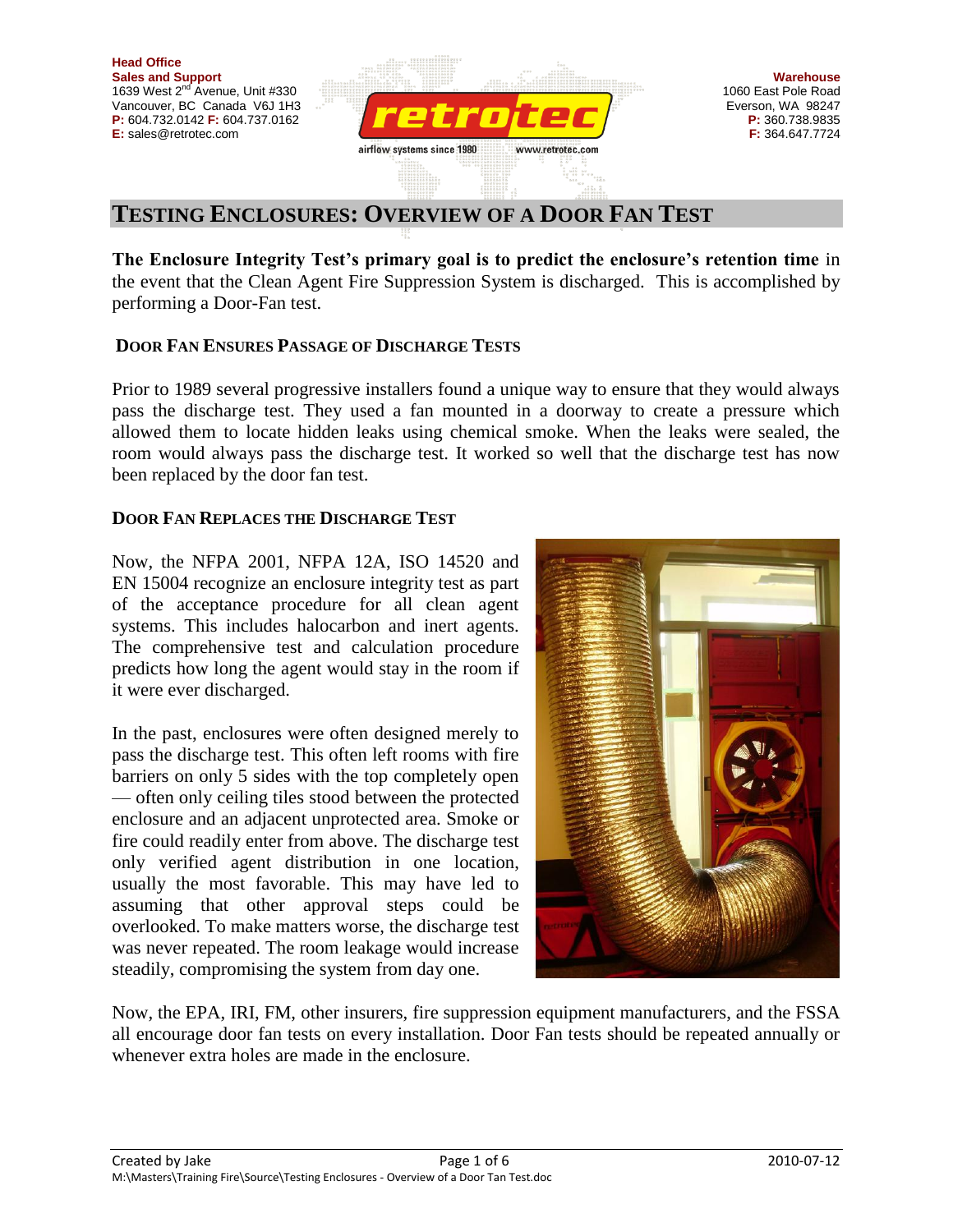**WHAT IS A DOOR FAN TEST?**

The door fan itself merely measures the size of holes in the enclosure and the pressures that may exist across them. Computer software does the rest of the simulation and comes up with the prediction. The software walks the user through all the steps in a controlled way to ensure each

airflow systems since 1980

# **MEASURING STATIC PRESSURES**

step is done in accordance with the chosen standard.

In some cases damper or duct leakage cause a static pressure in the room. This static pressure pushes the agent out faster and is taken into account in the calculations.

www.retrotec.com

# **MEASURING TOTAL ROOM LEAKAGE**

and holes in the test room. The measurement is done by first blowing air out of the room (depressurization) and then into the room (pressurization). The two readings are averaged to reduce errors due to HVAC operation, wind and faulty gauge zeroing. One-way leaks are almost never a factor.

# **MEASURING LOWER LEAKS**

Below ceiling leaks can be measured separately using a flex duct or plastic on the ceiling to neutralize ceiling leaks. These techniques eliminate the upper leaks for the purpose of measuring the more important lower leak. Both leaks are then used to make a more accurate prediction.

# **PREDICTING THE RETENTION TIME**

Upon discharge, the agent mixes violently resulting in a homogeneous mixture. Pressures created in the first few seconds of discharge (referred to as dynamic discharge pressure) are ignored in the retention time prediction model because they are so short and because large factors for loss are already allowed for in the concentration formula.







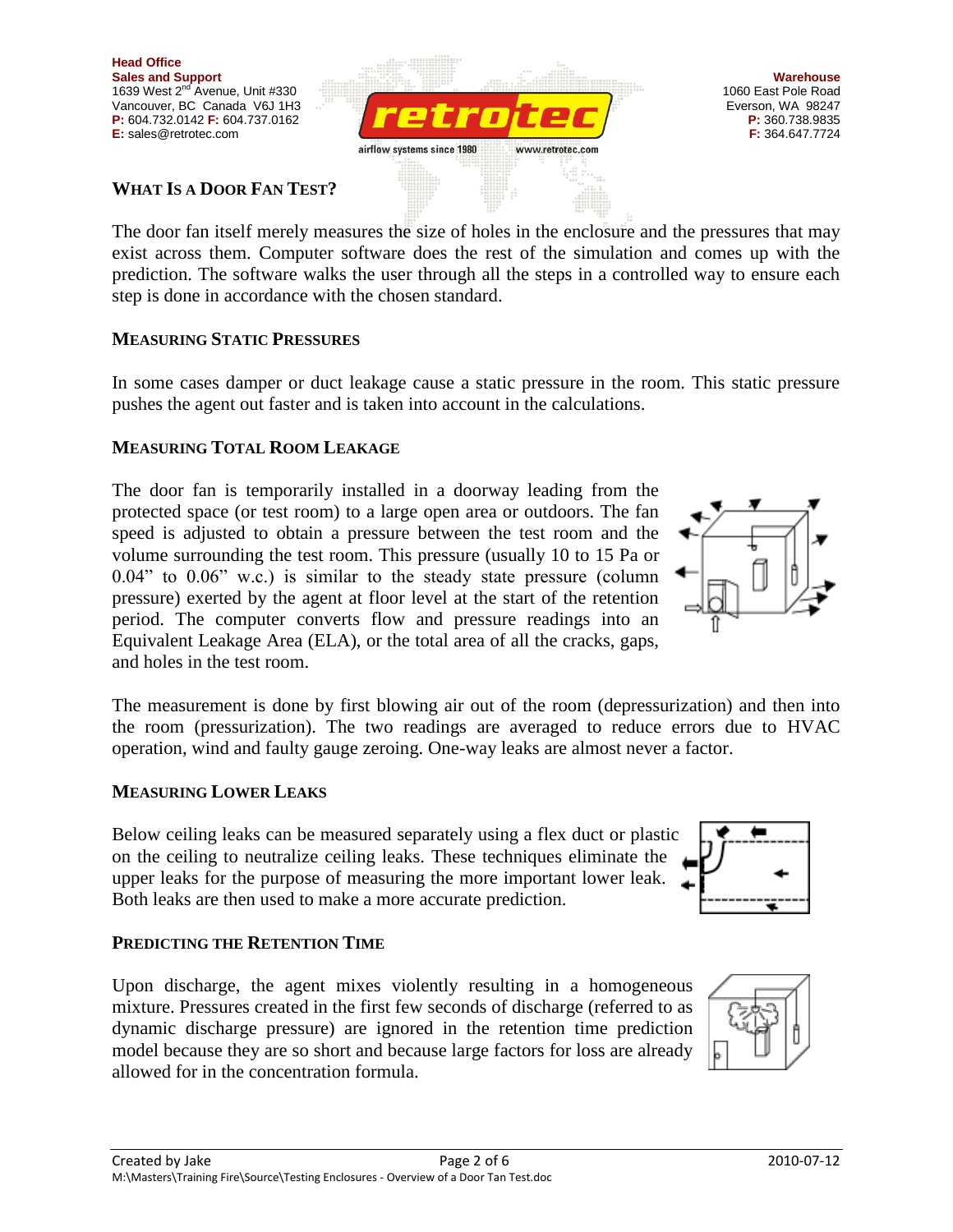

**Warehouse** 1060 East Pole Road Everson, WA 98247 **P:** 360.738.9835 **F:** 364.647.7724

After discharge, the heavier-than-air agent pressing down upon the floor creates a small positive pressure. Flow develops whenever holes have pressure across them. The greater the pressure and the larger the hole, the greater the agent lost. As the agent runs out the bottom, a small negative pressure develops at the top. This pulls air in through the higher level leaks. Each agent creates a slightly different pressure as indicated by the densities Agent as shown in the standards.

If the room's air-moving equipment is off during the retention period, the agent will drain out-much like water out of a hole in a bucket. Air will then flow in through the upper leaks.





The intersection between the pool of agent below and clean air above is referred to as the agent/air interface. This is called the descending interface case. This interface drops, as agent is lost from the room through leaks in the floor and lower wall area. Air from outside the room replaces the lost agent by infiltrating through leaks in the upper half of the room.

If air-moving equipment is left on during the retention period, the infiltrating air will continually mix in with the agent. This is called the continual mixing case. The concentration at the floor will decay at the same rate as the concentration near the ceiling.

## **DOOR FAN COMPARED TO DISCHARGE TEST RESULTS**

Differences between this prediction and actual retention times are mostly due to leak location. If say 200 sq. in. of holes are distributed 50/50 (100 in the ceiling and 100 in the floor), the prediction will be very close to an actual discharge test. Let's say the result is 10 minutes. But, if they're actually distributed 75/25, then the discharge test result would be 20 minutes but the prediction would still be 10 minutes because the first prediction always uses the worst case 50/50 distribution.

A second, more accurate prediction may be done if the below ceiling leaks can be measured or accurately estimated. There are three ways to do this. The distribution can be measured with a special flex duct apparatus or by taping over the ceiling to isolate the below ceiling leaks. It can also be estimated after a detailed inspection. The result is a longer retention time than the 50/50 assumption, although, typically the door fan test is much more conservative than an actual discharge.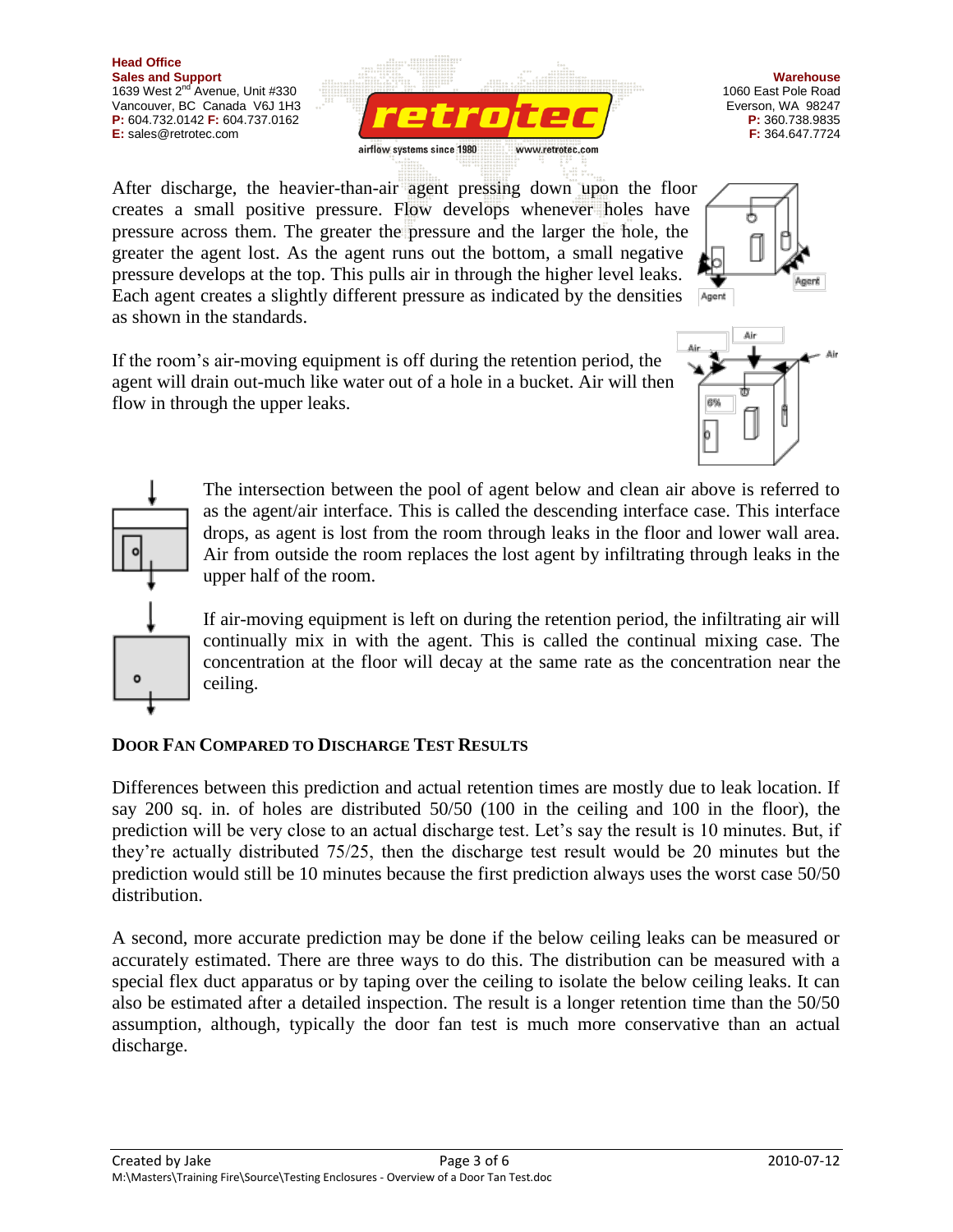

This conservatism is an advantage because new clean agents have less tolerance for leakage than did the old Halon systems. Halon protected rooms could lose over 50% of agent concentration before the fire could re-ignite. The new agents are more critical and can normally only lose about 20% before re-ignition.

## **OPTIMIZE ROOM DESIGN…FOR SUFFICIENT RETENTION TIME**

The computer predicts a time for the descending interface to reach the minimum protected height. Or, if there were continual mixing during the retention period, for the concentration to fall to the minimum that would prevent re-ignition after the hold time.

It is up to the specifying engineer to come up with a retention time that is both adequate and an enclosure design that can reasonably be built tight enough. Often the general contractor finds himself rebuilding a room that was not designed to be tight enough to hold agent.

In general there are 5 guidelines to follow that will ensure a properly compartmentalized hazard. These techniques can also be looked on as part of the passive fire protection designed into the enclosure.

First, run walls slab to slab. Include construction details that would allow for sealing of the wall to the upper slab.

Second, in enclosures where the walls do not go slab to slab, consider eliminating the use of t-bar suspended ceilings. Use a solid sheetrock ceiling with access hatches and facility to walk above it.

Third, maximize the room height and volume. Place the ceiling as high as possible. The greater volume of clean agent in the enclosure, the more reserve and the greater the protection.

Fourth, select an appropriate retention time for the specific enclosure. NFPA 2001 (2008 ed.) states "… the design concentration … shall be held at the highest level of combustibles for a minimum period of 10 minutes or for a period to allow for response by trained personnel..." Retrotec suggests the following guidelines as being the minimum leakage that can be obtained in small enclosures. In fact, the room size dictates the maximum retention time that can practically be achieved.

For example: a remote site where re-ignition was possible and where it would take 30 minutes for a responsible party to arrive, should be specified as 30 minutes. On the other hand, a small room with little or no potential for a deep-seated fire and where personnel would respond within 5 minutes would need a retention time of 5 minutes.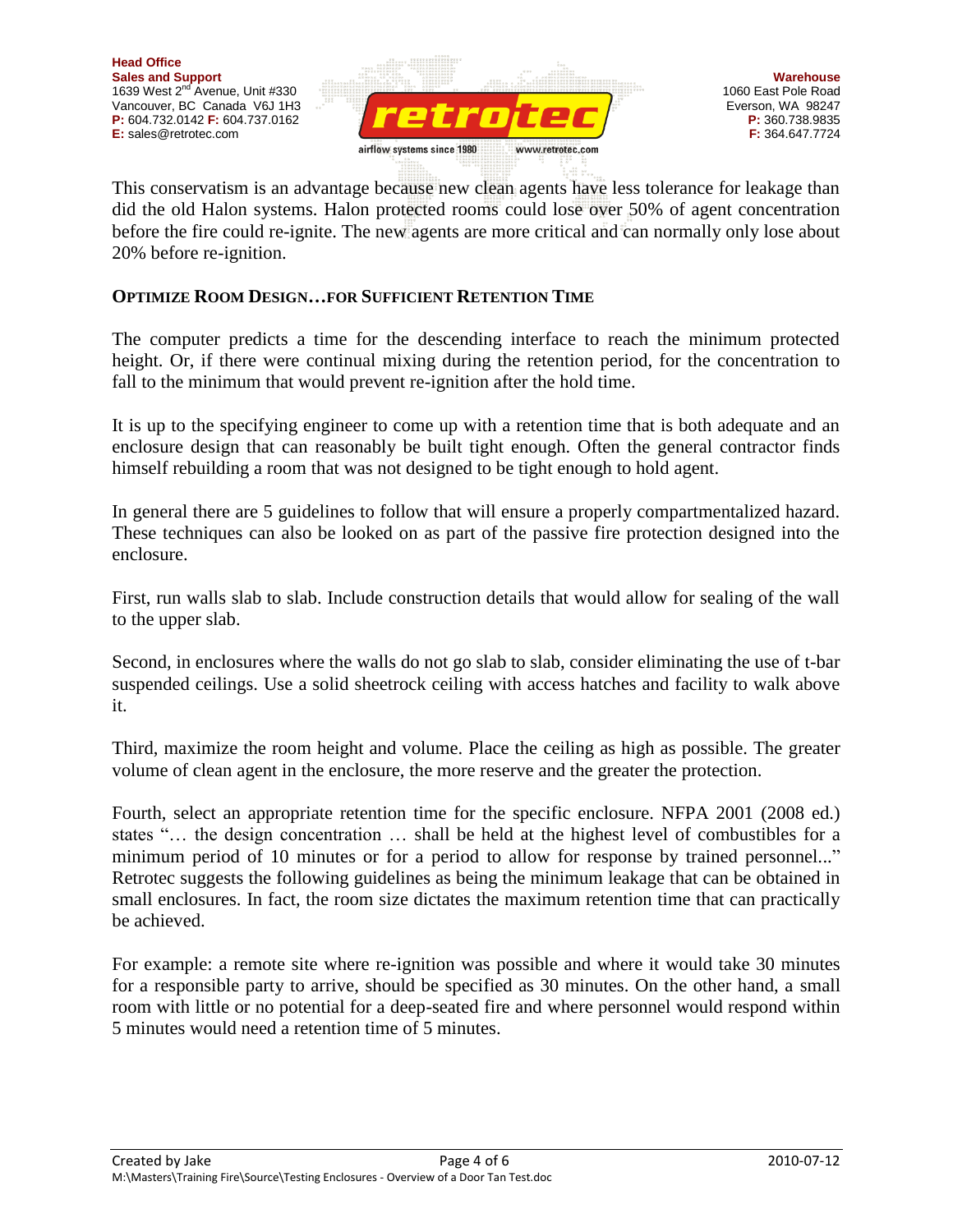

The minimum leakage areas shown in the second row are more in keeping with how tight rooms can be made as they get smaller. For example each room regardless of size must have a door, and door usually leaks about 5 to 20 sq.in. depending on how well they are weather-stripped. Reducing the total leakage down to the 7 sq.in. that would be required to achieve a 10 minute hold time in a 350 cu. ft. room is not practical.

| For room volumes of                        |        |  | 2500 1250 625 350 cu. ft. |
|--------------------------------------------|--------|--|---------------------------|
| the minimum achievable leakage area:       |        |  | 62 42 32 23 sq.in.        |
| Suggested retention time for inert agents: | $10 -$ |  | 10 8 6 minutes            |
| Suggested retention time for halocarbons:  |        |  | 6 4 3 minutes             |

Fifth, if protection is required at the ceiling or in the upper 80% of the room, continual mixing of the agent during the retention time should be considered. In this case, start with the highest possible concentration and specify the minimum that it can fall to over the retention time. The gap between these two must be at least 20% to allow for leakage.

### **WITNESSING AN ENCLOSURE TEST…FOR AUTHORITIES HAVING JURISDICTION (AHJ)**

#### **KEY THINGS TO LOOK FOR ARE:**

- 1. Re-measuring of the volume on site.
- 2. Witness the room and flow pressure readings.
- 3. Ensure the flow range on the printout matches the one used on the test per the manufactures range description.
- 4. Ask for a field calibration check for new operators.
- 5. Ensure the minimum protected height as measured from the lower slab is at least equal to the highest equipment being protected.
- 6. Or, for continual mixing, the minimum concentration must be sufficient to prevent reignition.
- 7. Static pressure that will exist at agent discharge; particularly floor voids that will be under pressure during the agent retention period.

### **COMMONLY NEEDED CLARIFICATIONS**

All Inert agents are heavier than air as indicated in NFPA 2001 and will run out due to room leaks. Inert agents are not as heavy as halocarbon mixtures and usually only run out at about half the rate.